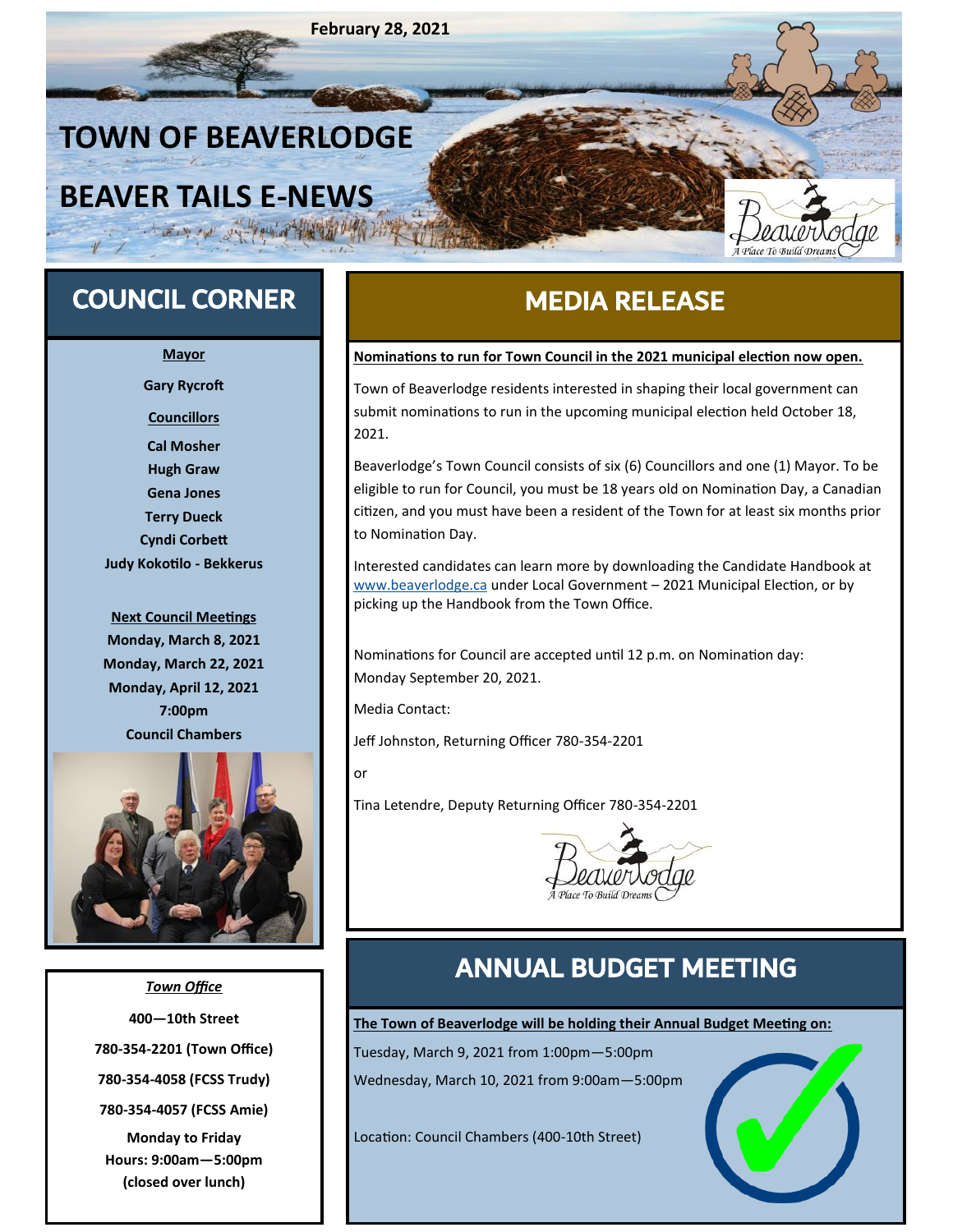# AROUND THE TOWN OF BEAVERLODGE



**Tips from Peace Officer Morrical….**

• **Be sure to register your animals with the Town of Beaverlodge to ensure that they will get back to you ASAP if they leave your property!**

• **Always remember to park to your immediate right and do not cross the centre line to park on the opposite side of the road!**

# **We continue** to serve.

The Beaverlodge Food Bank is here to support you.

#### For more information call **Beaverlodge FCSS at** (780) 354-4058 or (780) 354-4057

Food Bank is available Monday's 10:00am-12:00pm



#### **BEAVERLODGE FCSS**

Trudy Hodges - (780) 354-4058 Amie Greene - (780) 354-4057 Fax # - (780) 354-2207





#### Residents take note

At 7th Ave crossing 10th street, the yield signs that were previously located there have now been changed out to stop signs. The Town has ordered and are awaiting signs indicating that these stop signs are new (replacing yield signs). Over the next 30 days the Town will be taking an educational approach in regards to driver compliance.

> If you have any questions or concerns please contact the Town of Beaverlodge Office at (780) 354-2201.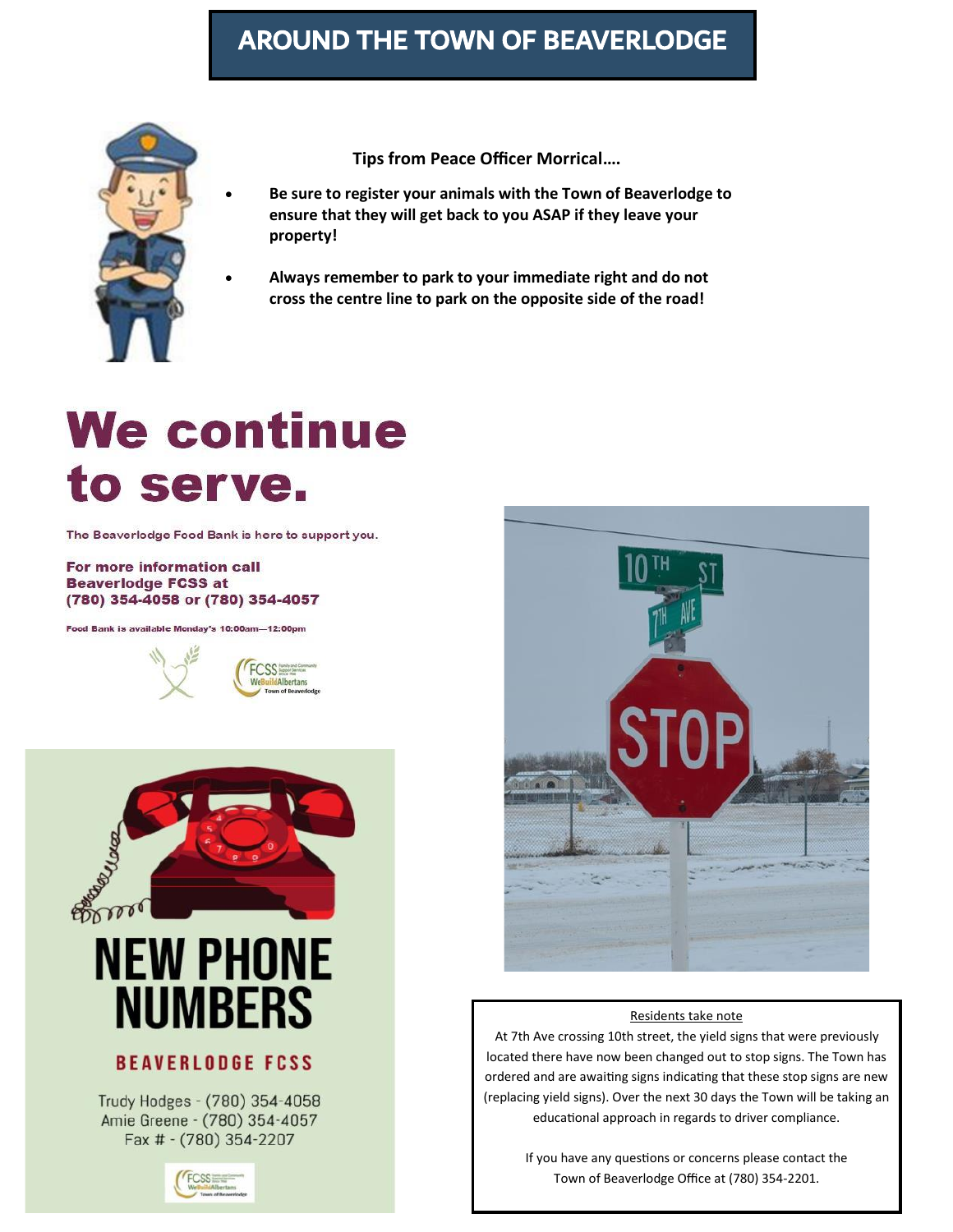# AROUND THE TOWN OF BEAVERLODGE

# DID YOU KNOW…….

On April 1st, 2021, the Truck fill station will be closed for modifications**. Please note that after April 1st, 2021 all users of the truck fill will be required to have their own hose to fill at the station.** This is to prevent potential cross contamination of water from one user to the next. After April 1<sup>st</sup> the truck fill will be hard plumbed and have a male cam lock fitting to attach to. Users will **need a female cam lock fitting and hose to use the fill station.**



*Family Day Unplugged* 

Photo Scavenger Hunt Activity

Lexy (Age 10) and Natalie (Age 3) joined their Mom, Kira for some Family Day fun! They were the lucky winners of the draw sponsored by Beaverlodge FCSS!



Congratulations

*Congratulations to the following Town of Beaverlodge Staff for their recent achievements and certifications:* 

**Nick Kebalo (Public Works Manager)** - **AEP Level 2 Water Distribution & Level 2 Wastewater Collection Levels.** 

**Jeff Johnston (CAO) - ICD.D Designation and has committed to ongoing director education and development through The Institute of Corporate Directors.**